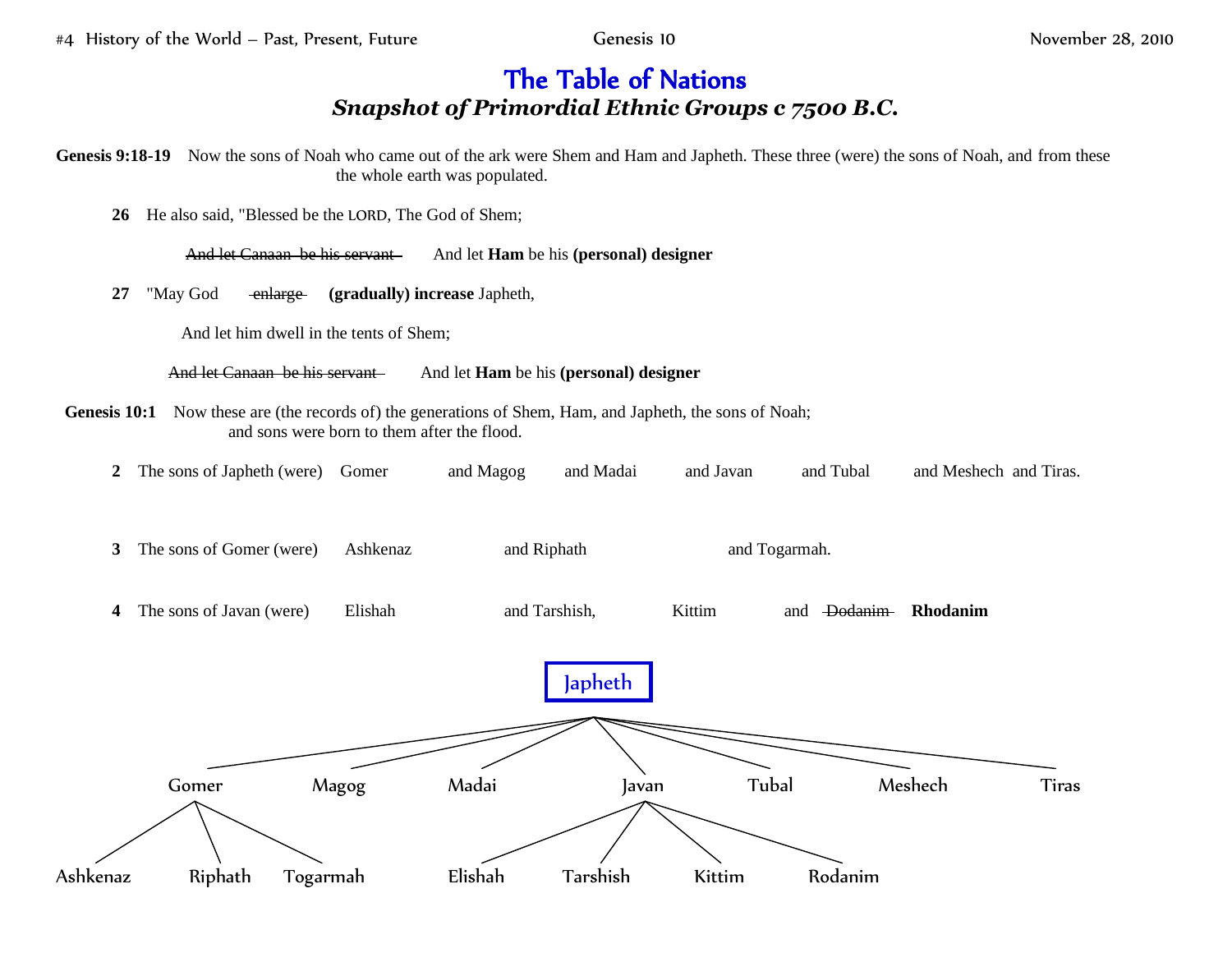**6** The sons of Ham (were) Cush and Mizraim and Put and Canaan.

**7** The sons of Cush (were) Seba and Havilah and Sabtah and Raamah and Sabteca; and the sons of Raamah (were) Sheba and Dedan.

**8** Now Cush became the father of Nimrod; he became a mighty one on the earth.

- **10** The beginning of his kingdom was Babel and Erech and Accad and Calneh, in the land of Shinar.
- **15** Canaan became the father of Sidon, his firstborn, and Heth
- **16-17** and the Jebusite and the Amorite and the Girgashite and the Hivite and the Arkite and the Sinite



- **21** Also to Shem, the father of all the children of Eber, (and) the older brother of Japheth, children were born.
- **22** The sons of Shem (were) Elam and Asshur and Arpachshad and Lud and Aram.
- **24** Arpachshad became the father of Shelah; and Shelah became the father of Eber.
- **25** Two sons were born to Eber; the name of the one (was) Peleg, for in his days the earth was divided
- **26-29** Joktan became the father of Almodad and Sheleph and Hazarmaveth and Jerah and Hadoram and Uzal and Diklah and Obal and Abimael and Sheba and Ophir and Havilah and Jobab; all these were the sons of Joktan